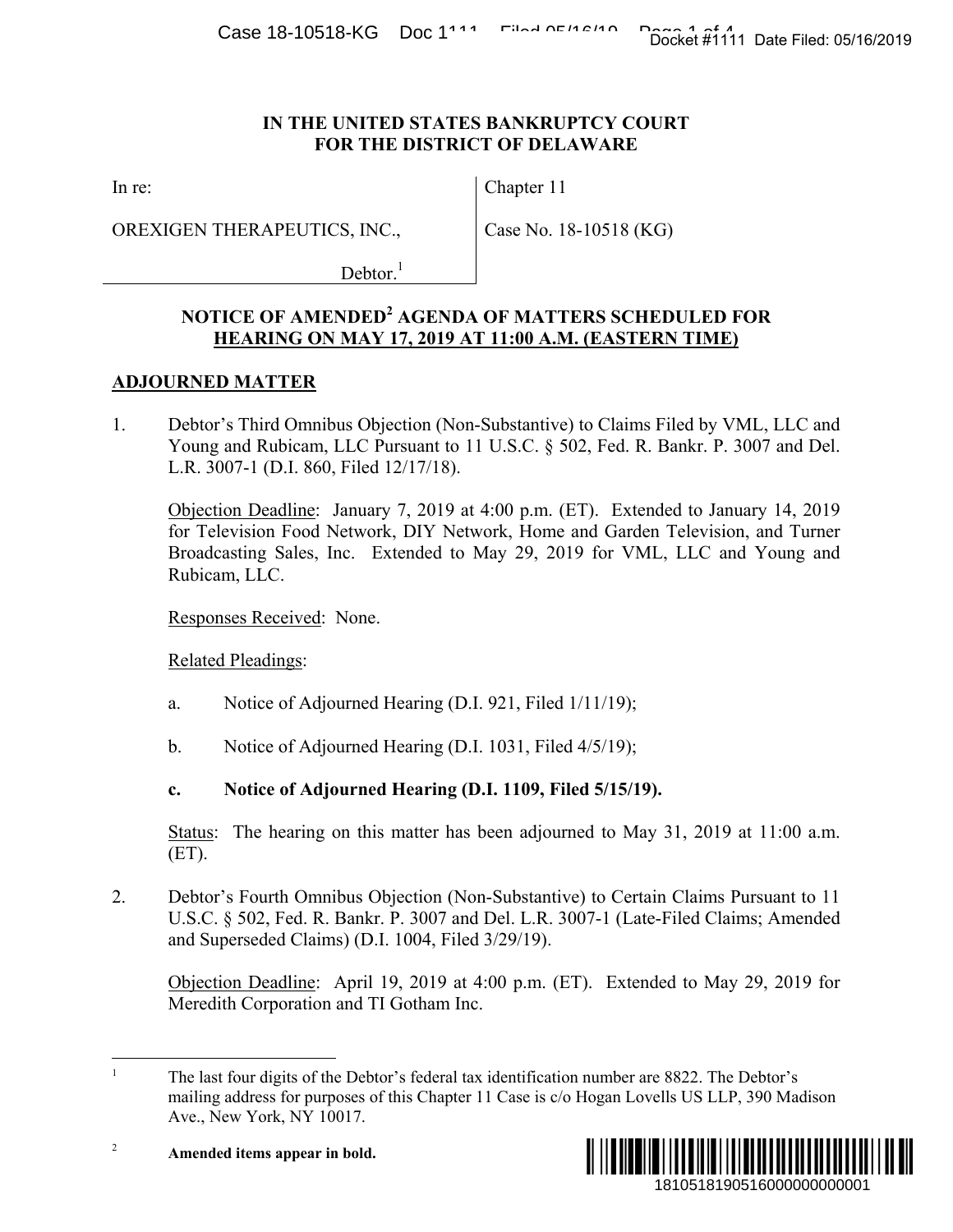Responses Received: None.

Related Pleadings:

- a. Amended Notice of Debtor's Fourth Omnibus Objection (Non-Substantive) to Certain Claims Pursuant to 11 U.S.C. § 502, Fed. R. Bankr. P. 3007 and Del. L.R. 3007-1 (Late-Filed Claims; Amended and Superseded Claims) (D.I. 1017, Filed  $4/2/19$ ;
- b. Notice of Partial Withdrawal of Debtor's Fourth Omnibus Objection (Non-Substantive) to Certain Claims Pursuant to 11 U.S.C. § 502, Fed. R. Bankr. P. 3007 and Del. L.R. 3007-1 (Late-Filed Claims; Amended and Superseded Claims) (D.I. 1025, Filed 4/3/19);
- c. Notice of Withdrawal of Debtor's Fourth Omnibus Objection (Non-Substantive) to Certain Claims Pursuant to 11 U.S.C. § 502, Fed. R. Bankr. P. 3007 and Del. L.R. 3007-1 (Late-Filed Claims; Amended and Superseded Claims) Solely with Respect to Claim No. 175 of New York State Dept. of Taxation and Finance (D.I. 1065, Filed 4/23/19); and
- d. Order Granting Debtor's Fourth Omnibus Objection (Non-Substantive) To Certain Claims (Late-Filed Claims; Amended and Superseded Claims) (D.I. 1076, Entered 4/26/19).

Status: The hearing on this matter **has been adjourned to May 31, 2019 at 11:00 a.m. (ET).** 

## **CONTESTED MATTER GOING FORWARD**

3. Debtor's Modified Amended Plan of Liquidation (D.I. 1099, Filed 5/14/19).

Objection Deadline: May 6, 2019 at 4:00 p.m. (ET).

Responses Received:

- a. Limited Objection and Reservation of Rights of Takeda Pharmaceutical Company Limited Regarding the Debtor's Amended Plan of Liquidation (D.I. 1091, Filed 5/6/19);
- b. Limited Objection of Discovery, Inc. to Confirmation of Debtor's Amended Plan of Liquidation (D.I. 1092, Filed 5/6/19);
- c. Reservation of Rights of Securities Lead Plaintiff with Respect to Confirmation of the Debtor's Amended Plan of Liquidation (D.I. 1096, Filed 5/10/19); and
- d. Informal Objection from Office of the United States Trustee to Certain Exculpation and Provisions.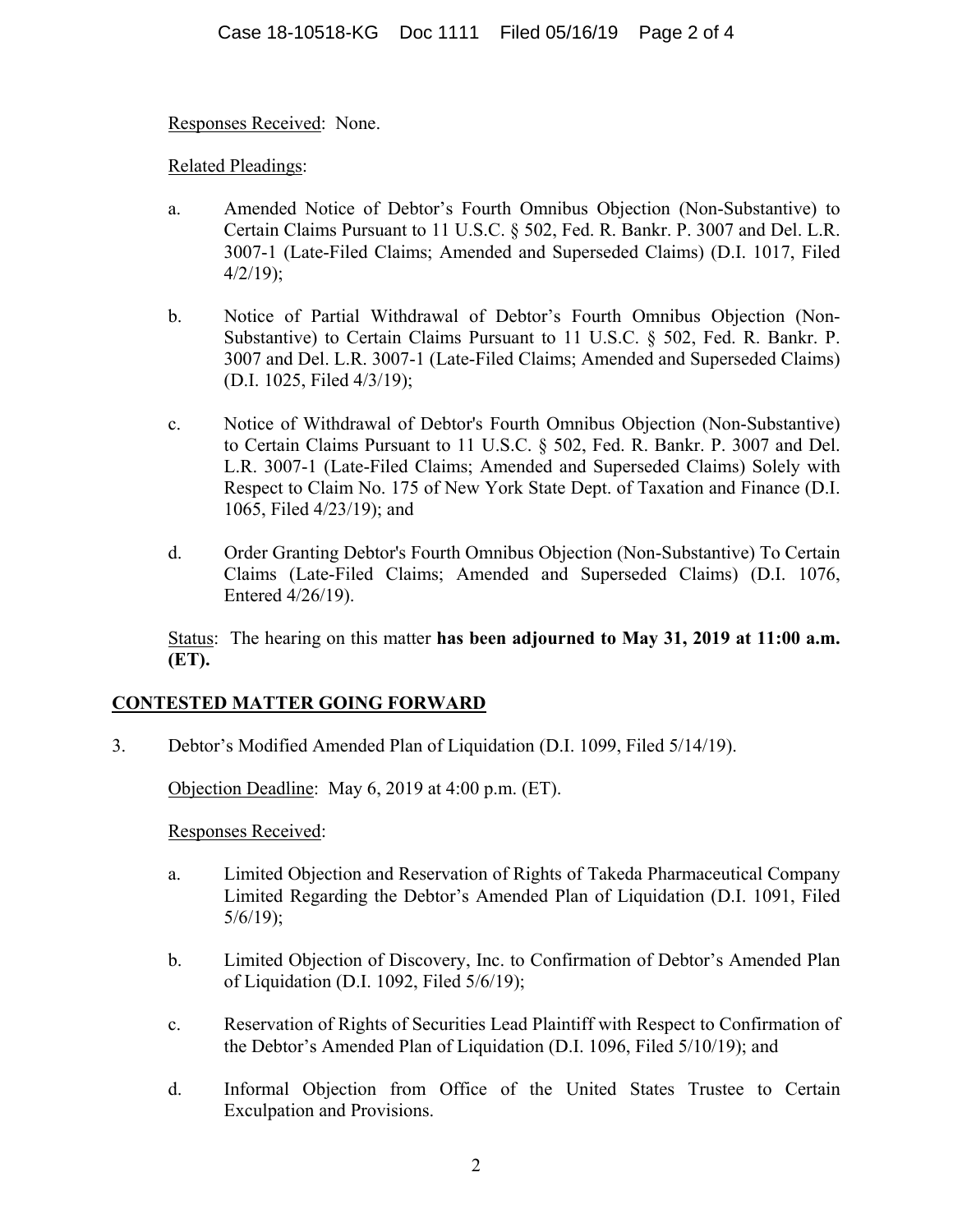Related Pleadings:

- a. Debtor's Plan of Liquidation (D.I. 967, Filed 3/6/19);
- b. Disclosure Statement for Debtor's Plan of Liquidation (D.I. 968, Filed 3/6/19);
- c. Order (A) Approving the Disclosure Statement on an Interim Basis, (B) Establishing Procedures for Solicitation and Tabulation of Votes to Accept or Reject the Plan, (C) Approving the Forms of Ballots and Solicitation Materials, (D) Establishing the Voting Record Date, (E) Scheduling a Plan Confirmation Hearing and Deadline for Filing Objections to Final Approval of the Disclosure Statement and Confirmation of the Plan, and (F) Approving the Related Form of Notice (D.I. 999, Entered 3/27/19);
- d. Debtor's Amended Plan of Liquidation (D.I. 1001, Filed 3/27/19);
- e. Notice of Filing of Redlines of (I) Debtor's Amended Plan of Liquidation; and (II) Disclosure Statement for the Debtor's Amended Plan of Liquidation (D.I. 1003, Filed 3/29/19);
- f. Disclosure Statement for Debtor's Amended Plan of Liquidation (D.I. 1007, Filed 3/30/19);
- g. Notice of Filing of Changed Page of the Disclosure Statement for the Debtor's Amended Plan of Liquidation (D.I. 1008, Filed 3/30/19);
- h. Notice of Order (A) Approving the Disclosure Statement on an Interim Basis, (B) Establishing Procedures for Solicitation and Tabulation of Votes to Accept or Reject the Plan, (C) Approving the Forms of Ballots and Solicitation Materials, (D) Establishing the Voting Record Date, (E) Scheduling the Confirmation Hearing and Deadline for Filing Objections to Final Approval of the Disclosure Statement and Confirmation of the Plan, and (F) Approving the Related Form of Notice (D.I. 1034, Filed 4/5/19);
- i. Affidavit of Service (D.I. 1059, Filed 4/18/19);
- j. Affidavit of Publication (D.I. 1060, Filed 4/18/19);
- k. Plan Supplement (D.I. 1085, Filed 4/29/19);
- l. Declaration of Angela Nguyen on Behalf of Kurtzman Carson Consultants LLC Voting and Tabulation of Ballots Accepting and Rejecting the Amended Plan of Liquidation of Orexigen Therapeutics, Inc. (D.I. 1098, Filed 5/14/19);
- m. Modified Plan Supplement (D.I. 1100, Filed 5/14/19);
- n. Debtor's Memorandum of Law In Support of Confirmation of the Debtor's Modified Amended Plan of Liquidation (D.I. 1101, Filed 5/14/19);